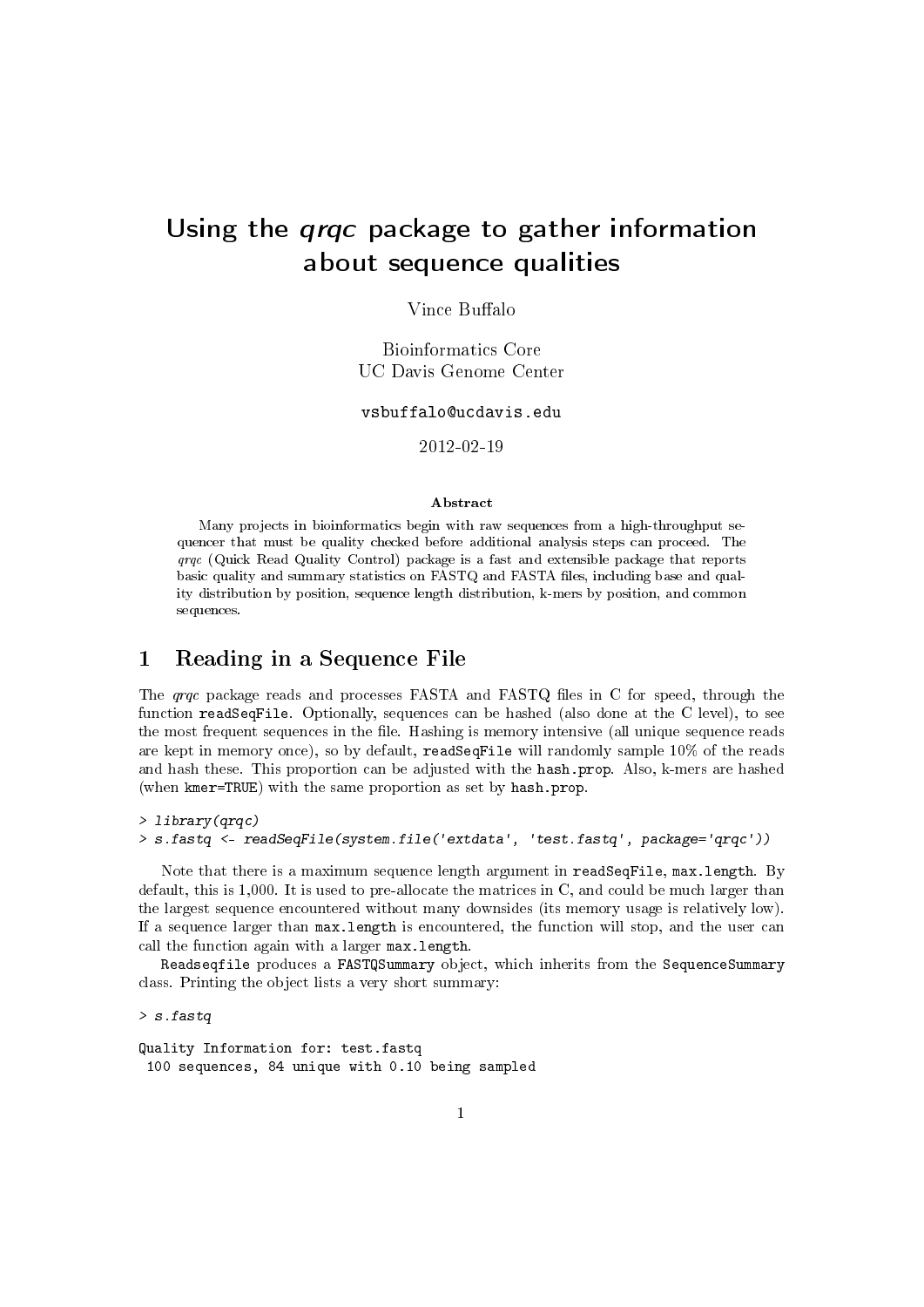

Figure 1: A plot of quality by base position, with sequence length histogram.

```
mean quality: 63.673900
min sequence length: 84
max sequence length: 84
```
Optionally, readSeqFile can be run without hashing, with hash=FALSE. readSeqFile also works on FASTA files, but type=FASTA must be specified.

# 2 Plotting Quality of FASTQSummary Objects

If the file read and summarized with  $\texttt{readSeqFile}$  is a  $\texttt{FASTQ}$  file (and thus the resulting object is from the FASTQSummary class), quality information by position can be plotted with qualPlot, which produces a graphic as in Figure ??:

```
> qualPlot(s.fastq)
```
If there's variability in sequence length, one should interpret this quality plot with the sequence length histogram (as produced by seqlenPlot), as low quality at a particular base position is less worrisome if there are few reads with this sequence length. The grey lines indicate the 10% and 90% quantiles, orange lines indicate the lower and upper quartiles, the blue dot is the median, and the green dash the mean. A purple smooth curve is fit through the distributions. This line is fit by first randomly drawing values from the empirical (binned) distribution of qualities at a particular base, then using  $ggplot2$ 's geom\_smooth with these points.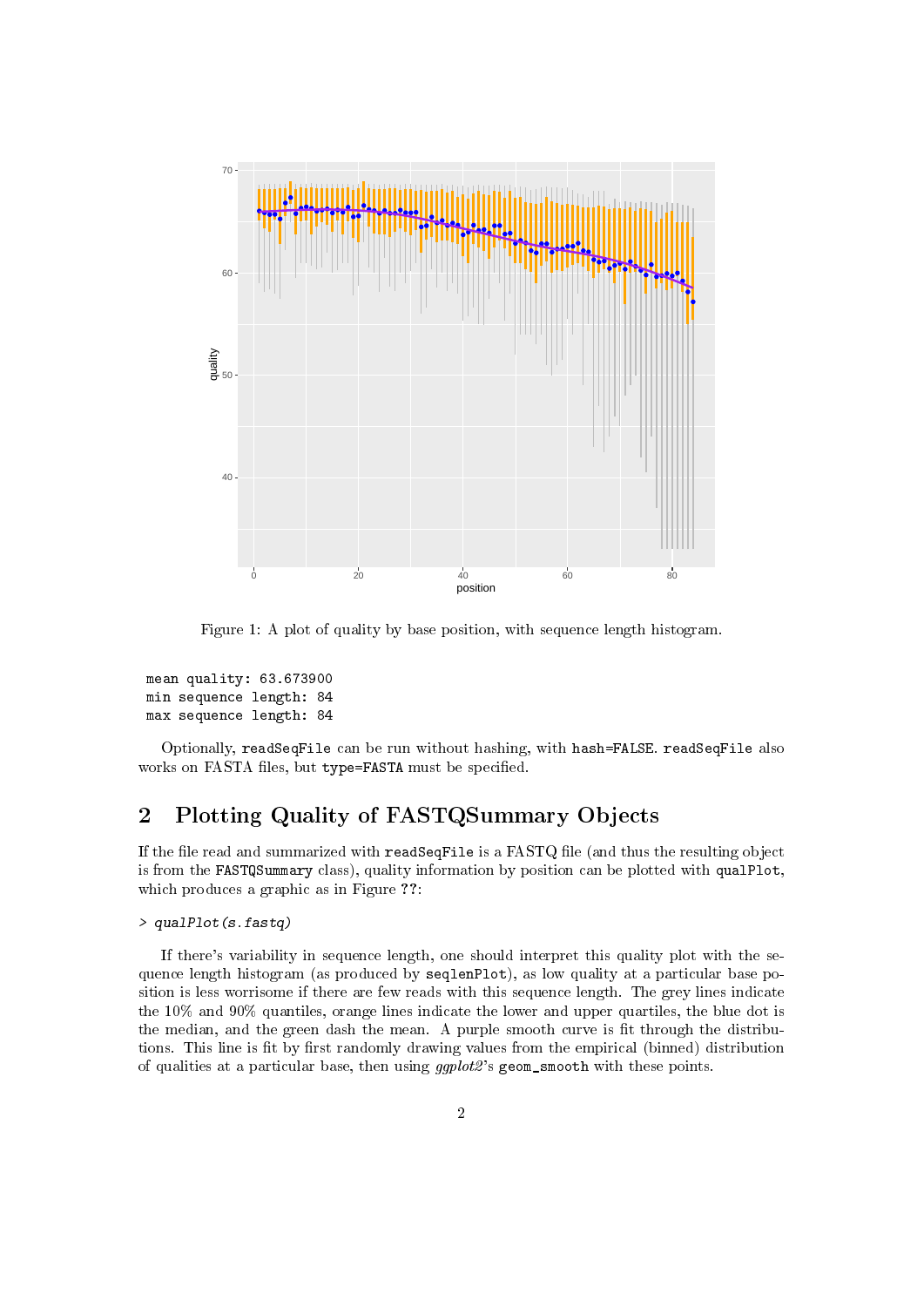

Figure 2: A plot of quality by base position after being trimmed with Sickle.

qualPlot can be very useful in inspecting base qualities before and after read quality control pipelines. For example, the package contains test-trimmed.fastq, which has the same sequences as test.fastq after being trimmed with Nik Joshi's Sickle, a windowed adaptive quality trimmer.

Each plot can be made separately by passing each FASTQSummary object directly to qualPlot. However, qualPlot has methods to handle a named list of FASTQSummary objects. Each will be plotted in a panel of its own.

```
> s.trimmed.fastq <- readSeqFile(system.file('extdata', 'test-trimmed.fastq', package='qrqc'))
> qualPlot(list("trimmed"=s.trimmed.fastq, "untrimmed"=s.fastq))
```
# 3 Base Plots of FASTQSummary and FASTASummary Objects

qualPlot is the only plotting method that works only on FASTQSummary objects. Other plotting methods work for FASTQSummary and FASTASummary objects. Base frequencies (counts) and base proportions by position can be plotted with basePlot. When used with type='frequency', basePlot produces a graphic as in Figure [3:](#page-3-0)

```
> basePlot(s.fastq)
```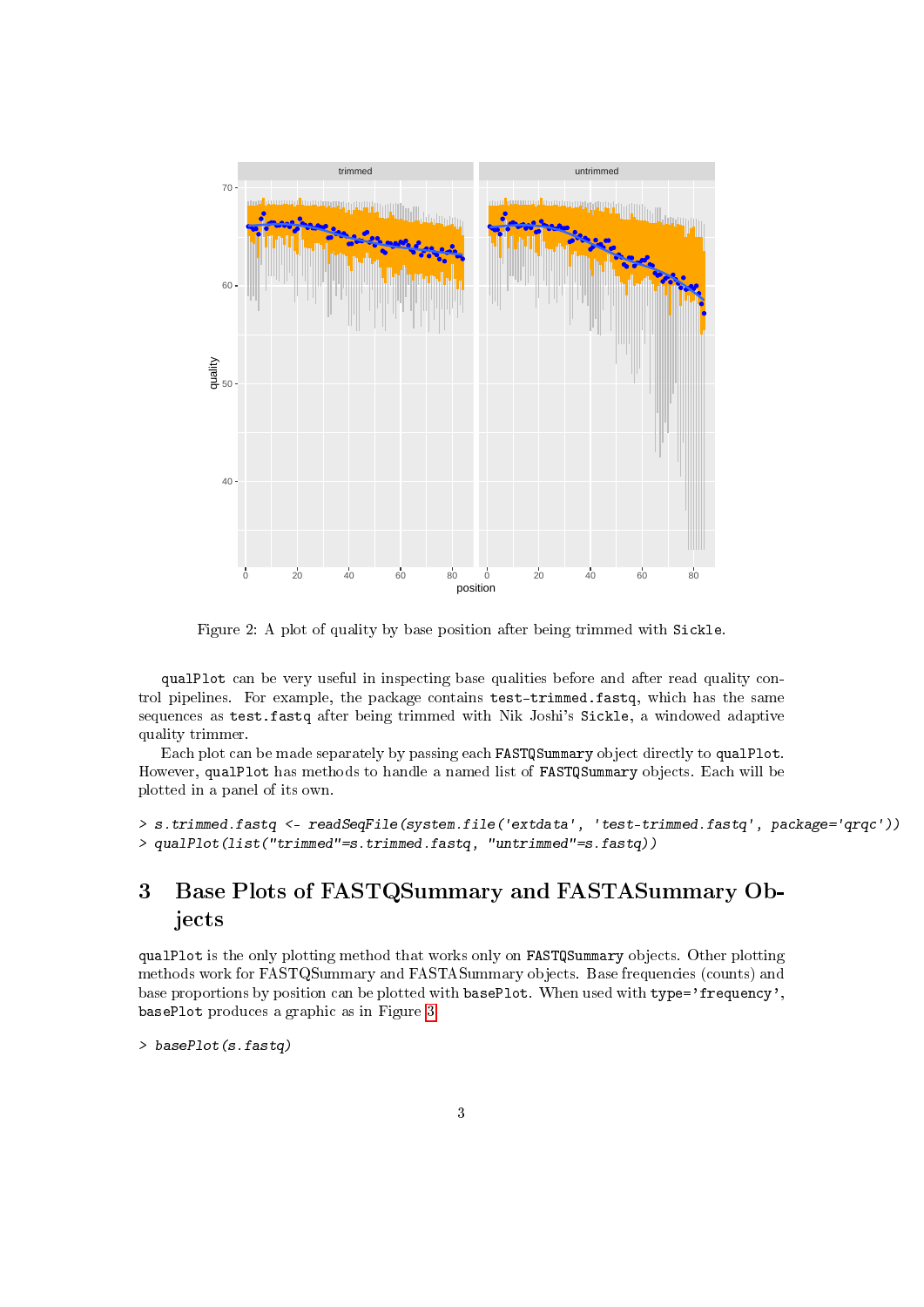

<span id="page-3-0"></span>Figure 3: Base frequencies by position in sequence.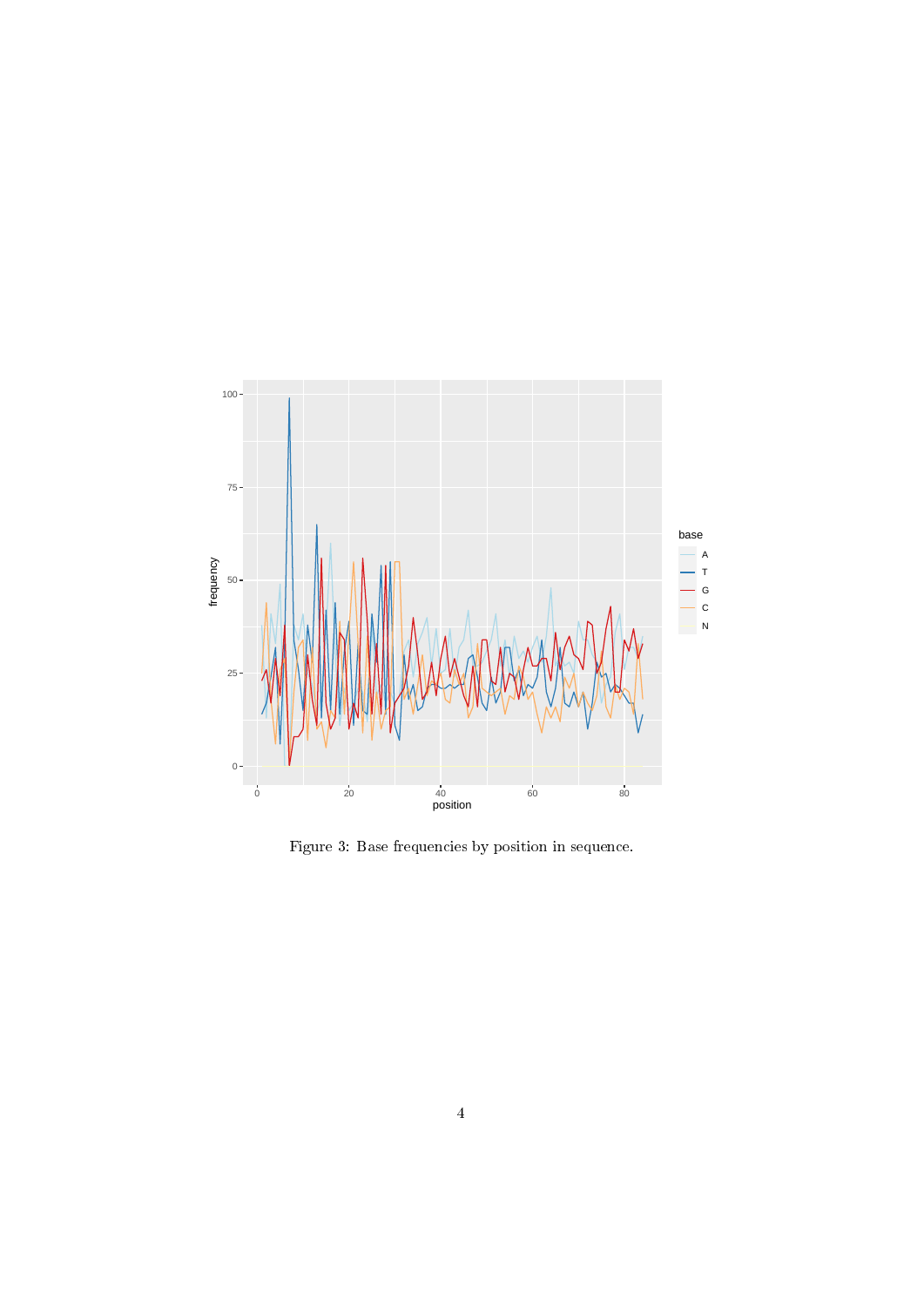

<span id="page-4-0"></span>Figure 4: Base proportions by position in sequence.

basePlot uses a color scheme from biovizBase, which (according to their goals) make biological sense, are aesthetically pleasing, and accommodate those that are colorblind.

By default, the color scheme is determined by  $biovizBase$ 's getBioColor with "DNA\_BASES\_N" (which includes  $A, T, C, G$ , and N). A scheme for IUPAC codes can be used too; use colorvalues=getBioColor('IUPA If one is making custom graphics, these color schemes can be more easily accessed through scale\_color\_dna and scale\_color\_iupac.

basePlot also accepts a bases parameter, which can be used to specify specific bases. This is useful for plotting just the frequency of  $'N'$ .

Base proportions by position can be plotted with basePlot, with type='proportion'. This plot is basically identical to the plot produced with type='frequency' with a different y scale. Different geoms (see *qqplot2* for more details) can be specified too with the geom parameter. By default, a line graph is used, but bar graphs (through geom='bar') and bar graphs with dodged bars (through geom='dodge') can be plotted also, as in Figure [4.](#page-4-0)

```
> basePlot(s.fastq, bases=c("G", "C"), geom="bar", type="proportion")
```
Sequence length distribution can be plotted with seqlenPlot (graphic shown in Figure ??):

```
> seqlenPlot(s.trimmed.fastq)
```
The GC content can be plotted with gcPlot (graphic shown in Figure ??). Here, we can start to see how using *ggplot2* can easily add to *grgc*'s plotting functions.

```
> gcPlot(s.fastq) + geom_hline(yintercept=0.5, color="purple")
```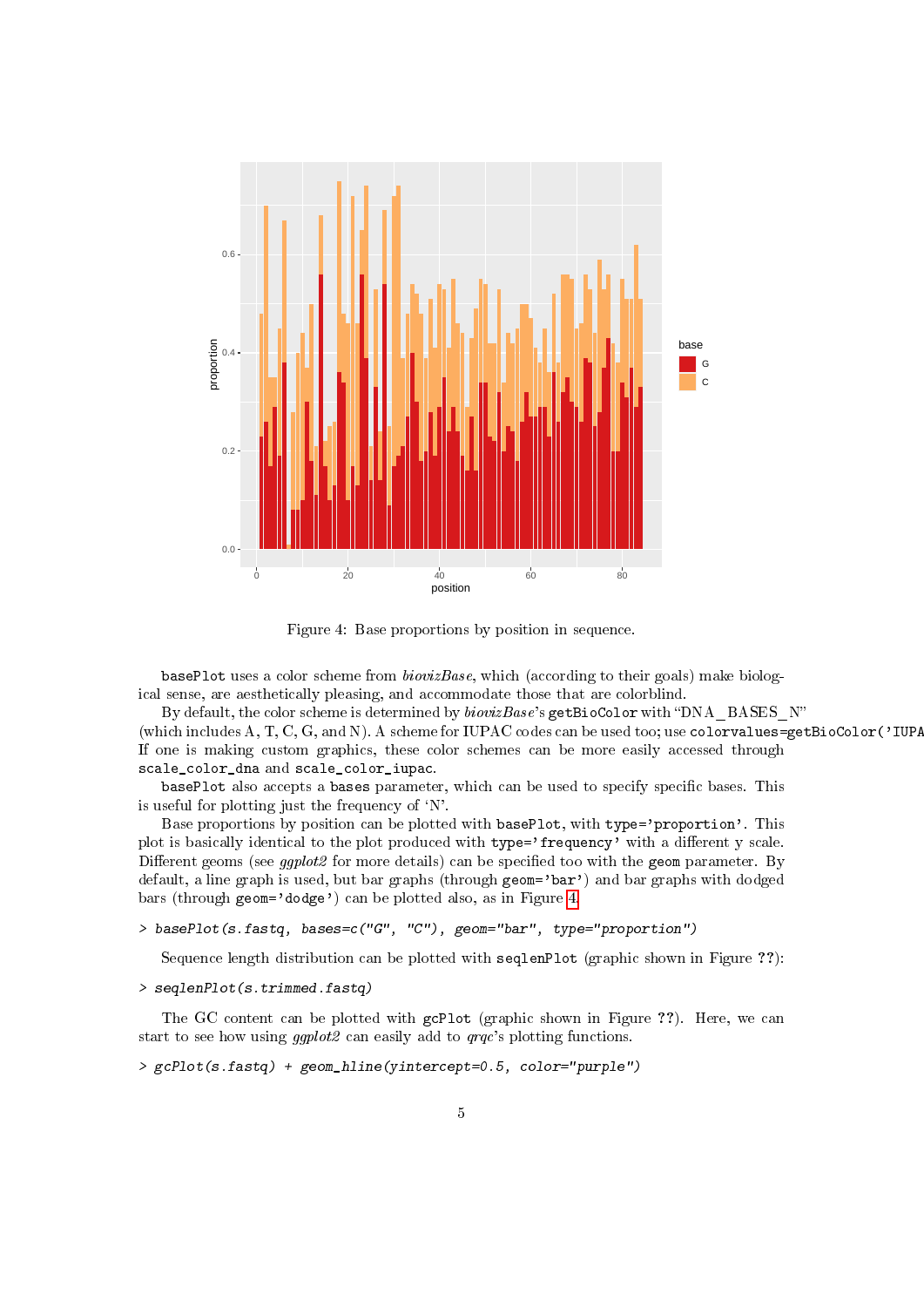

Figure 5: Histogram of sequence lengths after quality trimming.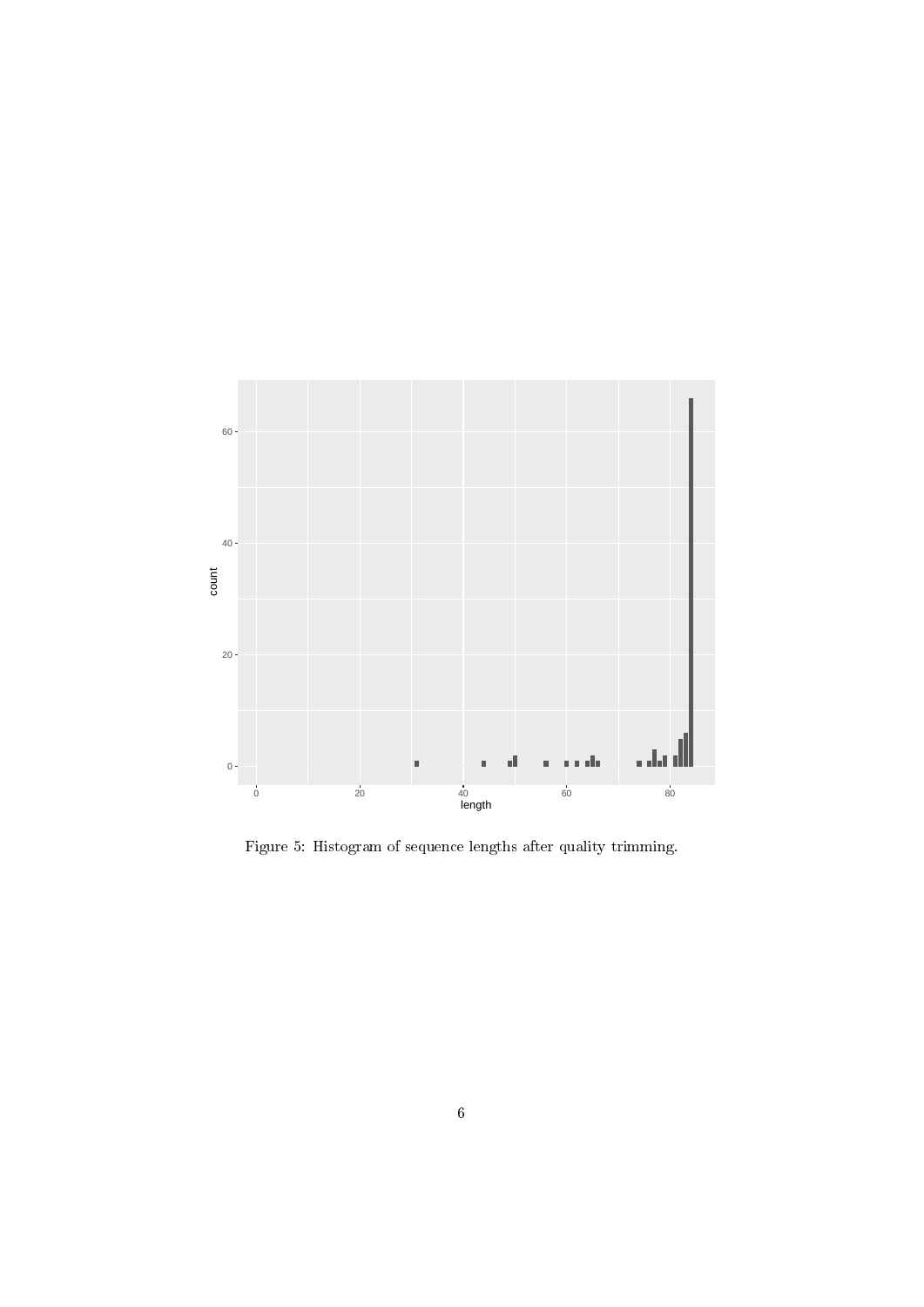

Figure 6: GC content by position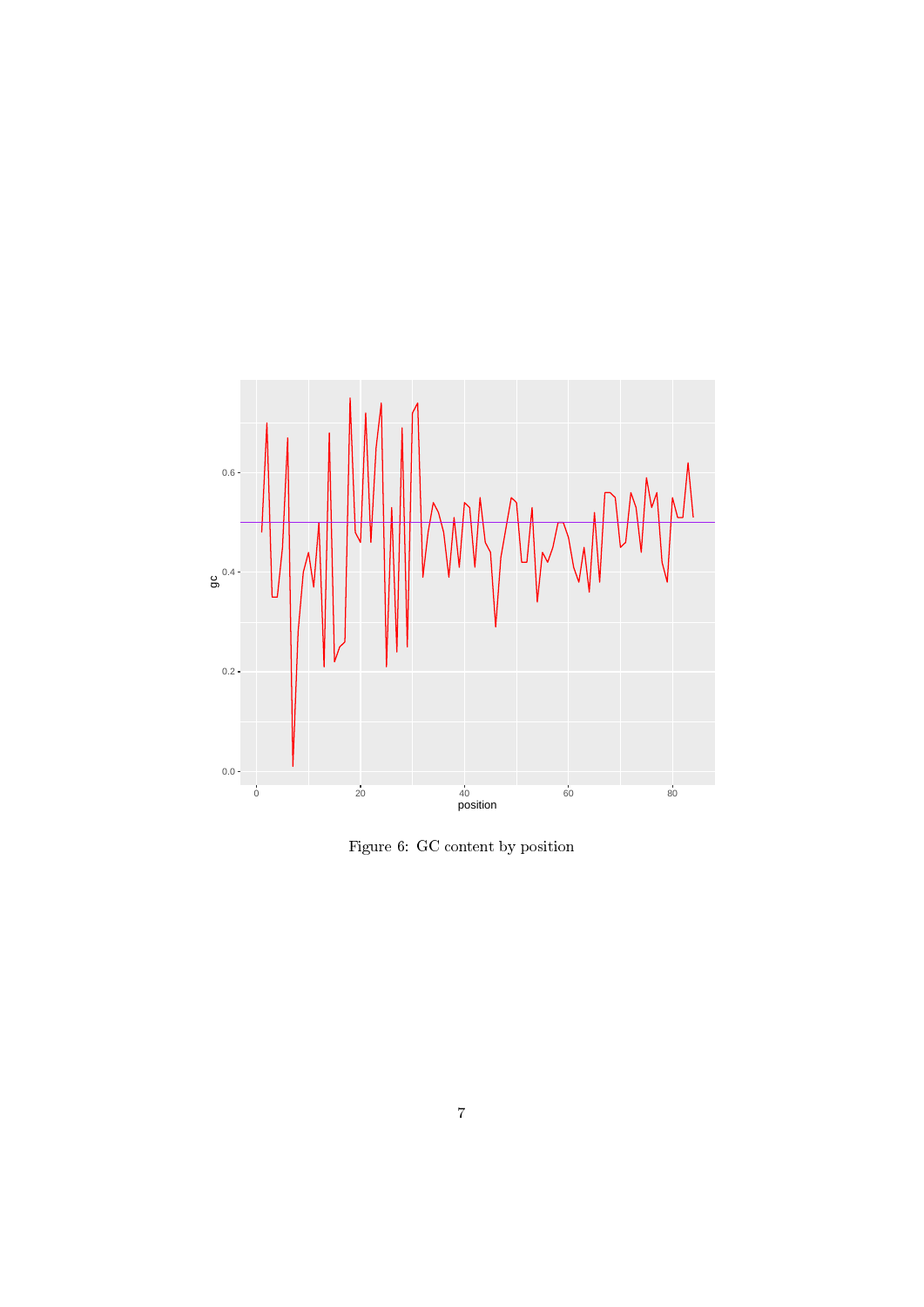

<span id="page-7-0"></span>Figure 7: Shannon Entropy for an Illumina file and a FASTA file made from uniformly and randomly sampling bases.

# 4 k-mer Hashing and Investigating Contamination with Shannon Entropy and K-L Divergence

readSeqFile also has an option to hash k-mers. By default, readSeqFile randomly selects 10% of the reads and hashes their k-mers with k=6. The accessor function getKmer will return a data frame of k-mer frequency by position.

The function kmerEntropyPlot will plot the Shannon entropy by position, as in Figure [7.](#page-7-0) kmerEntropyPlot will handle any object that inherits from SequenceSummary or a named list of such objects.

#### > s.rand <- readSeqFile(system.file('extdata', 'random.fasta', package='qrqc'), type="fasta") > kmerEntropyPlot(list("contaminated"=s.fastq, "random"=s.rand))

To look for possible contamination in this k-mer frequency data, the function calcKL calculates the Kullback-Leibler divergence between the distribution of k-mers at a particular positions (for all positions) and the distribution of k-mers across all positions. The result is a data frame of the K-L terms, of which a subset are stacked in the plot produced by kmerKLPlot, as in Figure [8.](#page-8-0)

> kmerKLPlot(s.fastq)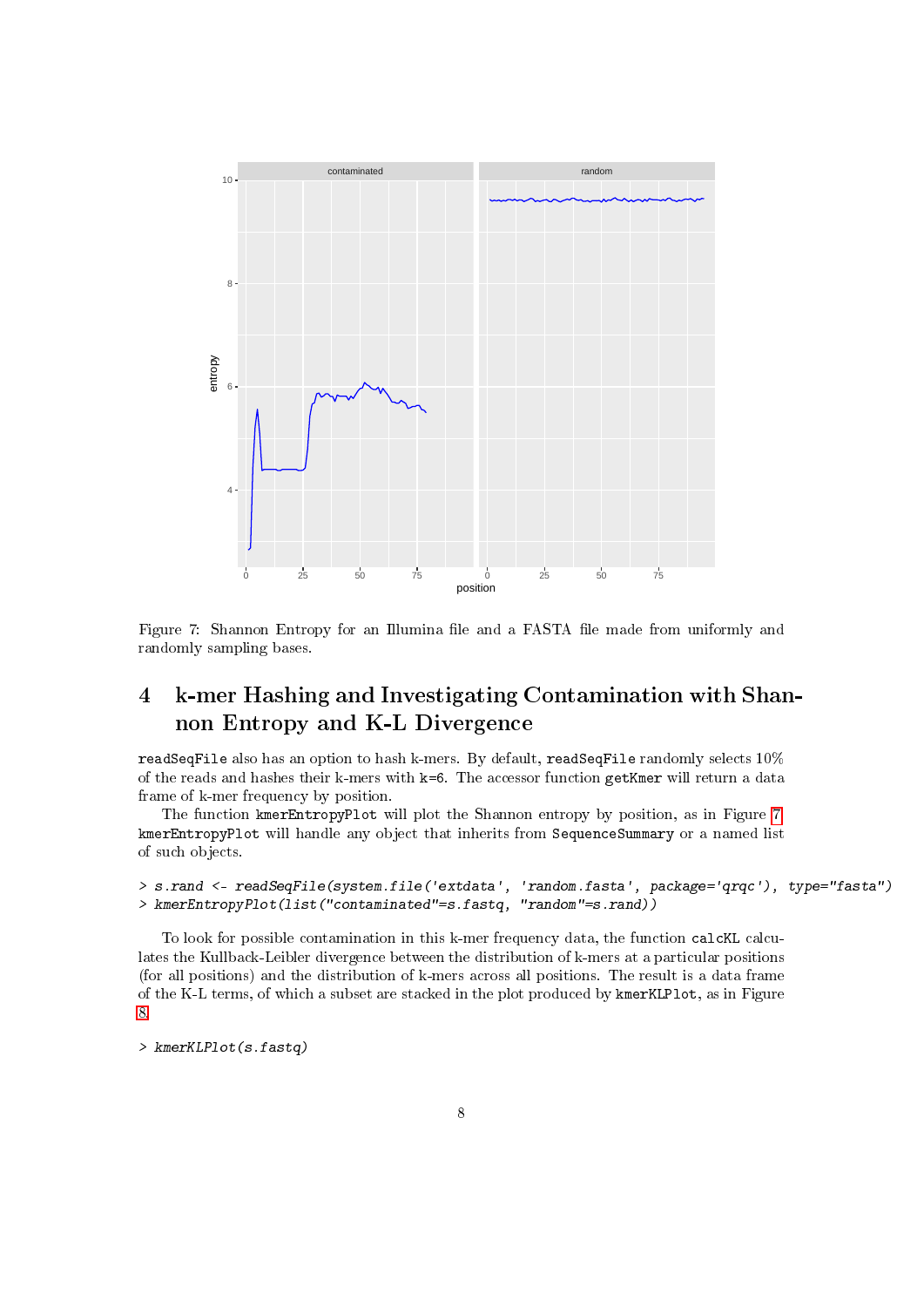

<span id="page-8-0"></span>Figure 8: K-L terms for a subset of top k-mers.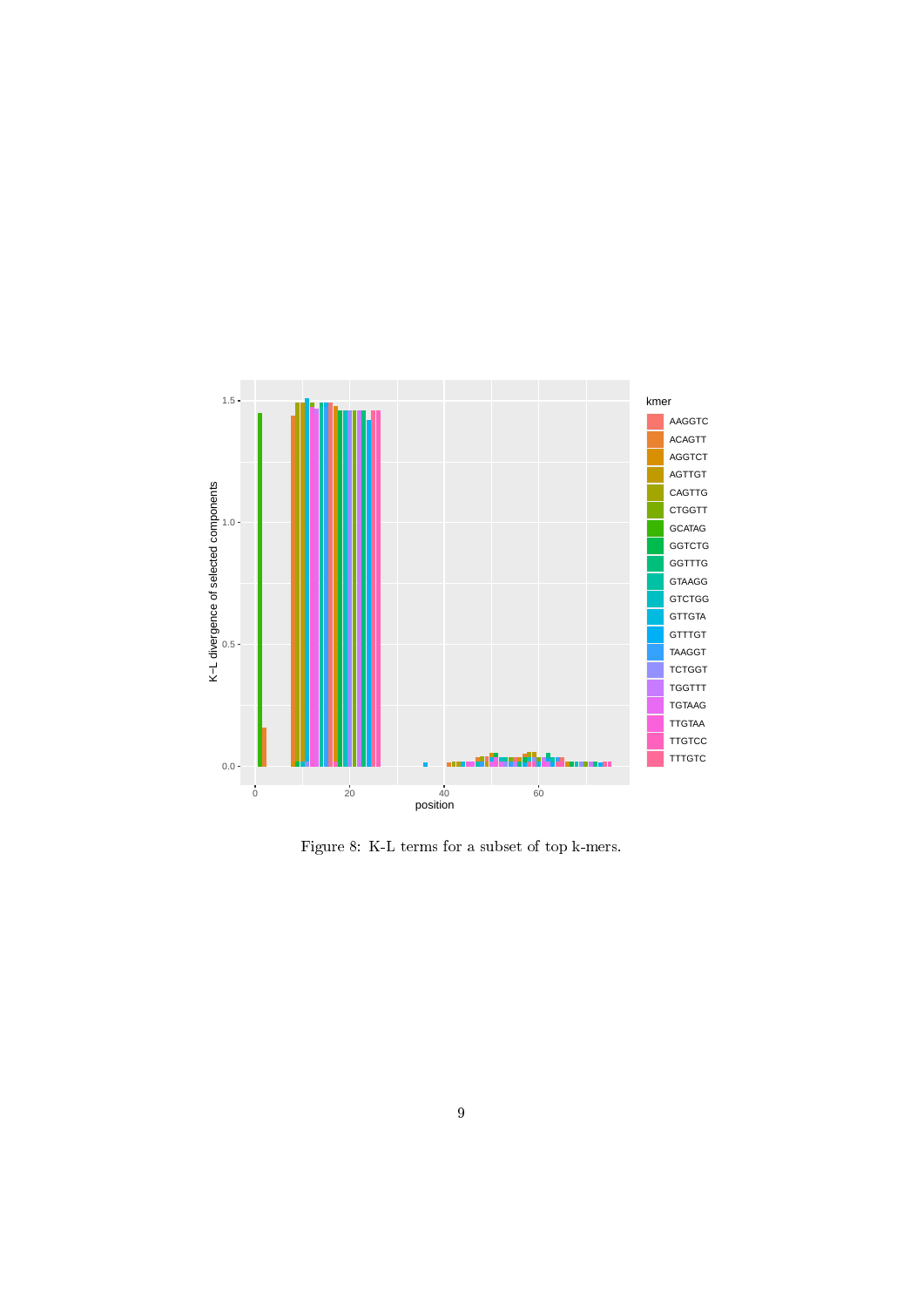

<span id="page-9-0"></span>Figure 9: K-L terms for a subset of top k-mers for many SequenceSummary objects.

Note that the total height is proportional to the actual K-L divergence; because only a subset of the k-mers are used to avoid over plotting, this is not the full K-L divergence (it's a subset of the sample space of k-mers). The number of top k-mers (determined by finding the k-mers with the highest K-L terms) is controlled by setting the number of k-mers to include with n.kmers. Passing a list of objects that inherit from SequenceSummary will facet the K-L divergence term plot, as in Figure [9](#page-9-0)

```
> contam.file <- system.file('extdata', 'test-contam.fastq', package='qrqc')
> s.contam <- readSeqFile(contam.file, kmer=TRUE, k=5)
> kmerKLPlot(list("contaminated"=s.fastq, "random"=s.rand,
```

```
+ "highly contaminated"=s.contam))
```
## 5 Customizing Graphics with *qqplot2*

A major motivating factor of using ggplot2 with qrqc is that it allows easy customization of plots without requiring plotting methods to have excessive arguments. For example, if we wish to flip the coordinates of a plot, we easily with coord\_flip(), as in Figure [10.](#page-10-0)

> basePlot(s.fastq, geom="bar") + coord\_flip()

 $scale_x_{continuous}$  and  $scale_y_{continuous}$  can be used to change axis labels and limits of the window. For example, one can focus on only the 3'-end bases, as in Figure [11.](#page-11-0) In this example, we also use theme\_bw() to remove ggplot2's default grey background.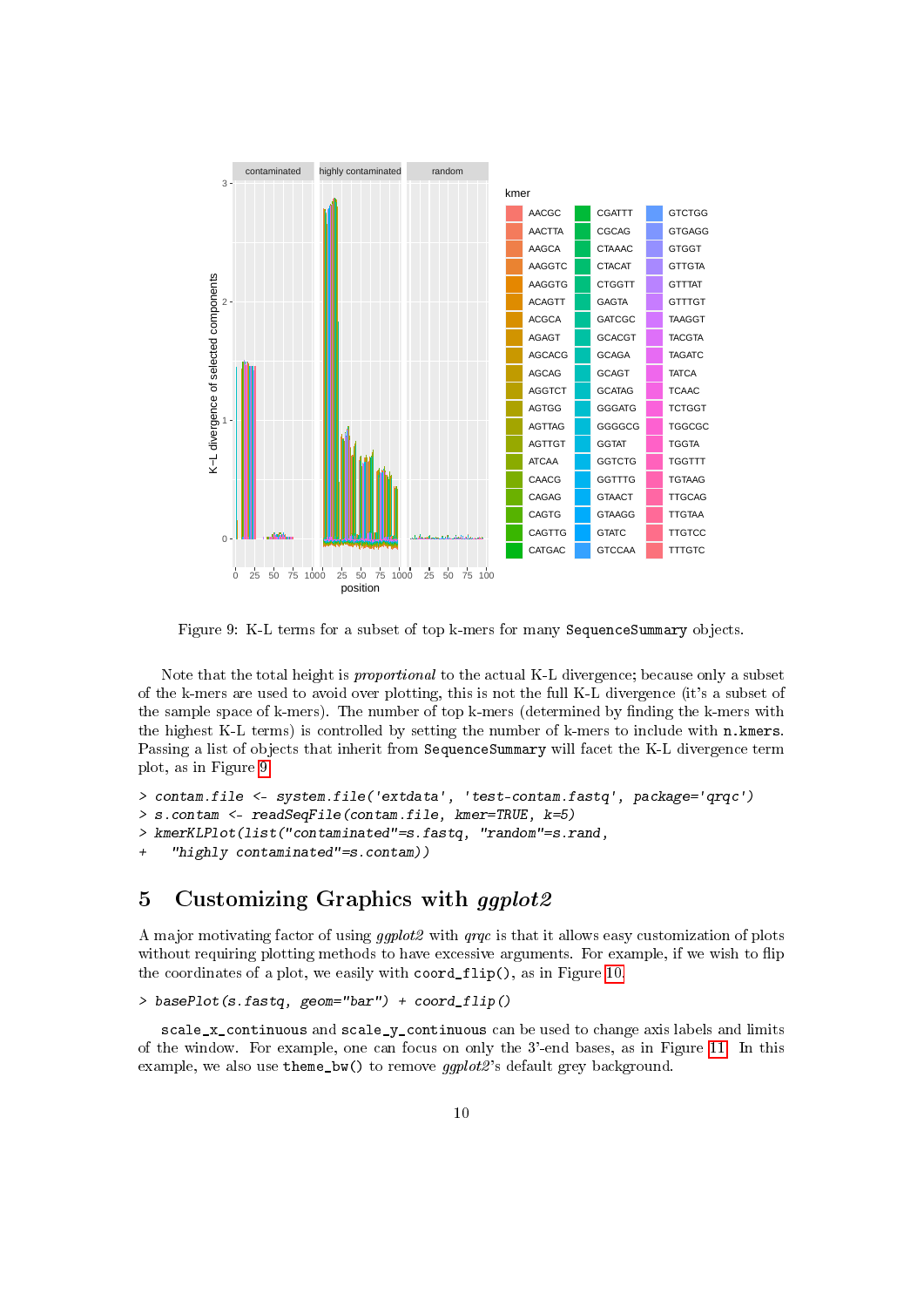

<span id="page-10-0"></span>Figure 10: Flipped coordinate base plot.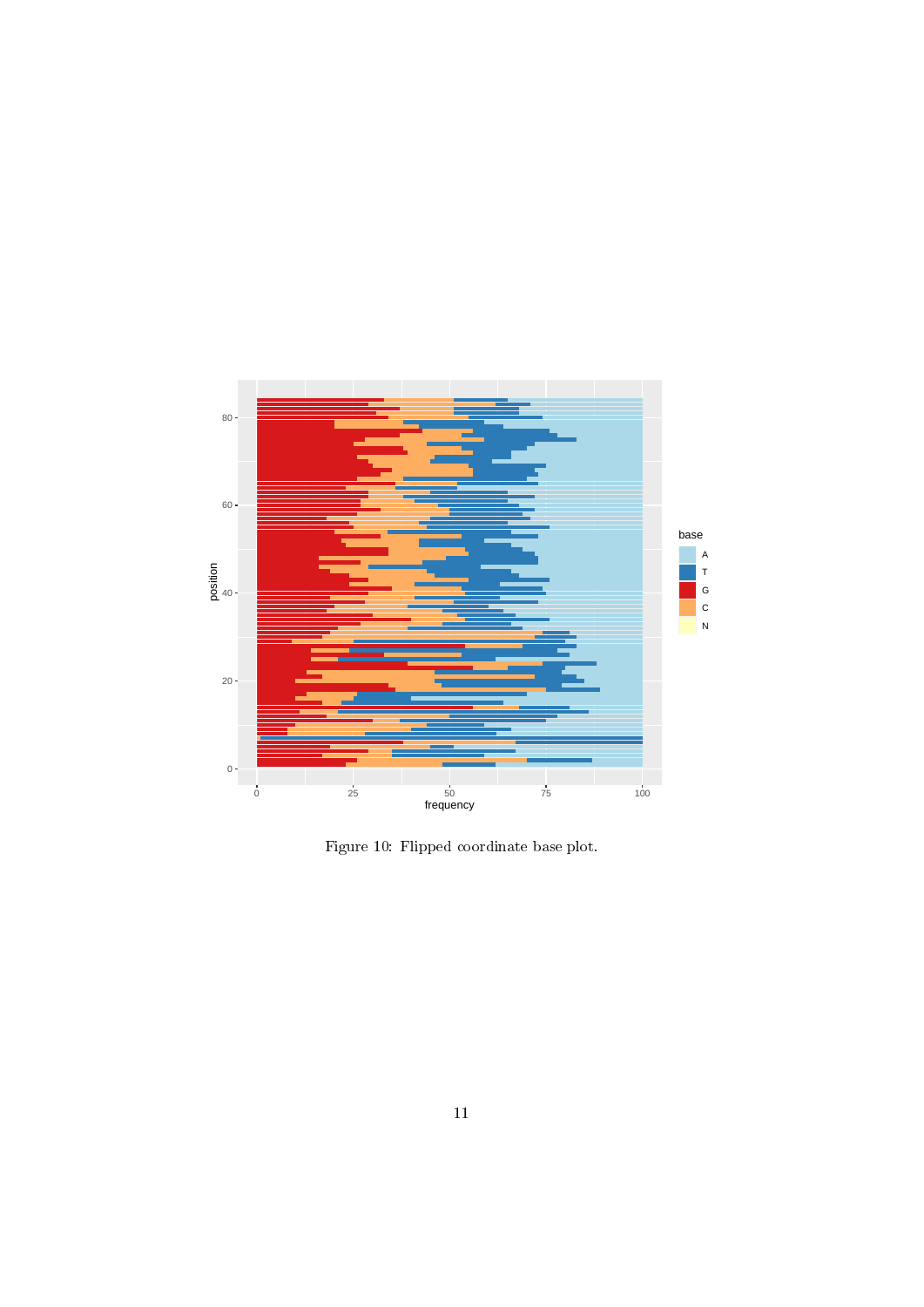

<span id="page-11-0"></span>Figure 11: Controlling the x-axis.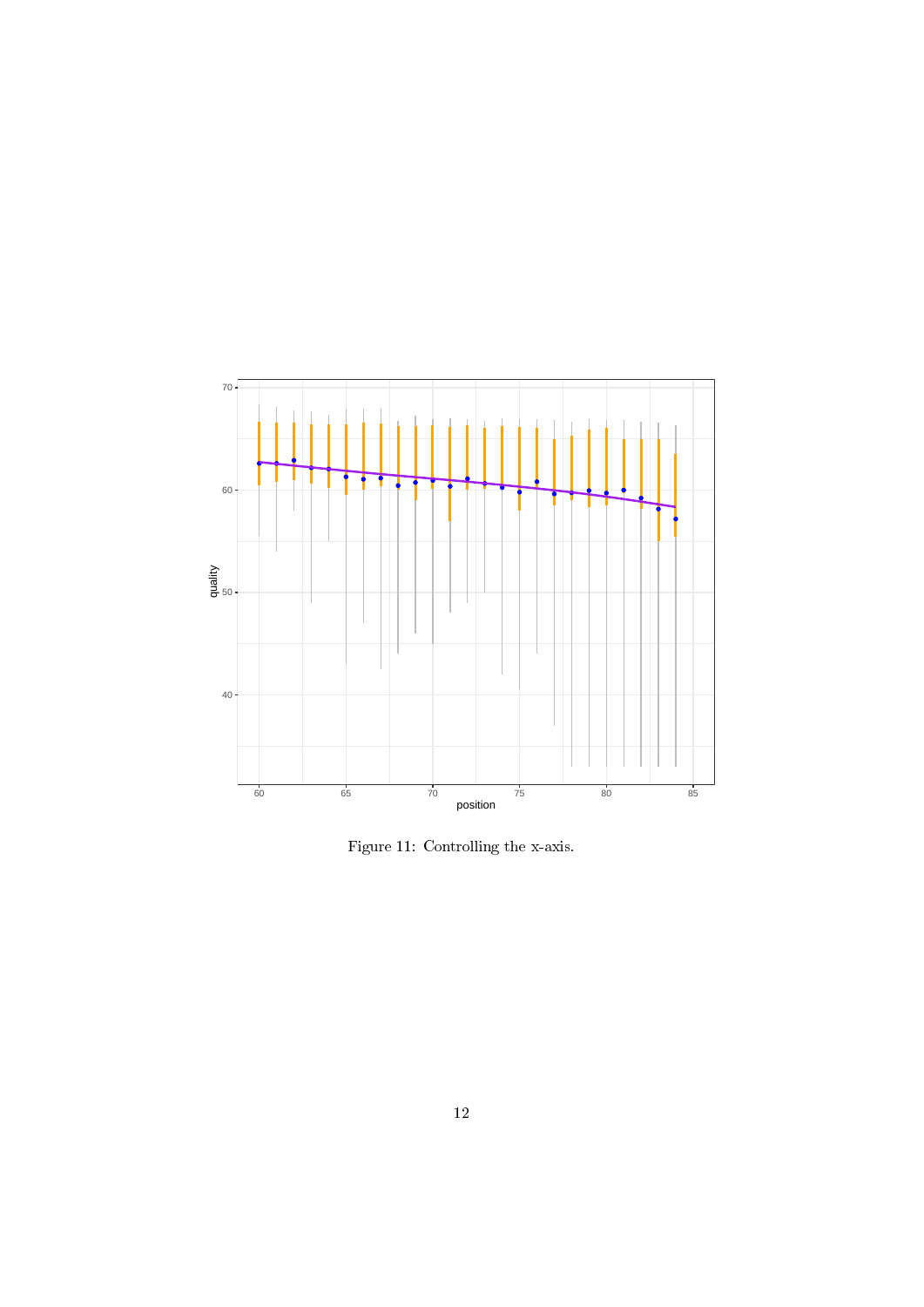

Figure 12: Accessor functions with custom ggplot2 plots.

 $>$  qualPlot(s.fastq) + scale\_x\_continuous(limits=c(60, 85)) + theme\_bw()

### 6 Accessor Functions

One can access the summary data gathered by readSeqFile through the slots in an object that inherits from SequenceSummary. However, these are straight from the C function used by readSeqFile and not easy to work with. The accessor functions getBase, getBaseProp, getQual, getSeqlen, getKmer, and getMCQual return data frames that can then be used directly with ggplot2.

```
> ggplot(getQual(s.fastq)) + geom_linerange(aes(x=position, ymin=lower,
+ ymax=upper, color=mean)) + scale_color_gradient("mean quality",
+ low="red", high="green") + scale_y_continuous("quality")
```
### 7 HTML Report Generation

With the help of *brew* and *xtable, qrqc* can generate an HTML summary report. This is created with makeReport. Reports are stored in their own directories, with images kept under 'images/' and the report is "report.html". A specific output directory can be passed through the outputDir argument, but the present directory is used as a default. Multiple reports generated in the same directory will have an incremental naming scheme.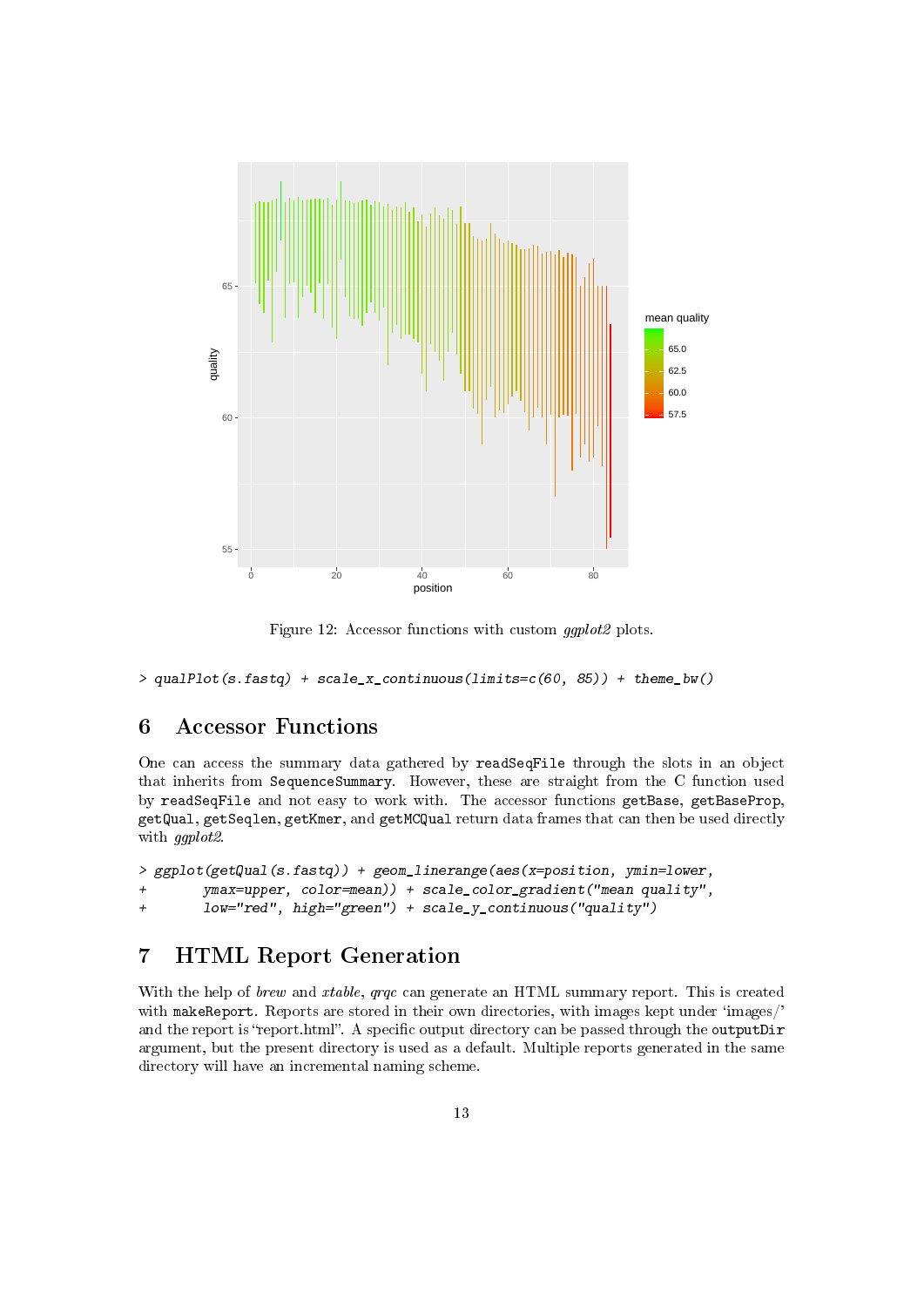# 8 Working with the FASTQSummary and FASTASummary classes

qrqc provides the FASTQSummary and FASTASummary classes for users to build functions and applications around. Both inherit from SequenceSummary, which should not be used directly.

FASTASummary has the same slots as FASTQSummary, except the latter provides additional slots for quality information. Both contain:

- $\bullet$  filename: the filename of the file read and summarized with readSeqFile.
- base.freqs: a data frame containing the frequency counts of each base.
- seq.lengths: a numeric vector containing the sequences lengths (counts by position).
- hash: a numeric vector containing the counts of unique sequences (the actual sequences are the names attribute).
- hash.propa numeric value indicating the proportion of sequences that were sampled for hashing.
- kmera data frame of k-mer frequency by position.
- $\bullet$  kan integer value indicating the k-mer size 'k'.
- hashed: a logical indicating whether sequence hashing to count unique sequences was done.
- kmers.hashed: a logical indicating whether k-mer hashing was done.

Additionally, FASTQSummary provides:

- qual.freqs: a data frame containing the counts of bases of a particular quality by position.
- mean.qual: a numeric giving the mean quality, weighted by sequence lengths.

#### 9 Acknowledgements

Thanks to Simon Andrews for his work on [FastQC](http://www.bioinformatics.bbsrc.ac.uk/projects/fastqc/) (a similar program written in Java) from which this project was inspired. Also thanks to Joseph Fass and Dawei Lin for their advice and helpful comments.

Thanks to Heng Li for his work on kseq.h khash.h (both MIT License) which this package uses through RSamtools. More on these header files can be found at  $http://lh3lh3.users.$ [sourceforge.net/kseq.shtml](http://lh3lh3.users.sourceforge.net/kseq.shtml) and [http://attractivechaos.awardspace.com/khash.h.html.](http://attractivechaos.awardspace.com/khash.h.html)

Sickle can be downloaded or cloned from the UC Davis Bioinformatics Github repository: [https://github.com/ucdavis-bioinformatics/sickle.](https://github.com/ucdavis-bioinformatics/sickle)

### 10 Session Info

> sessionInfo()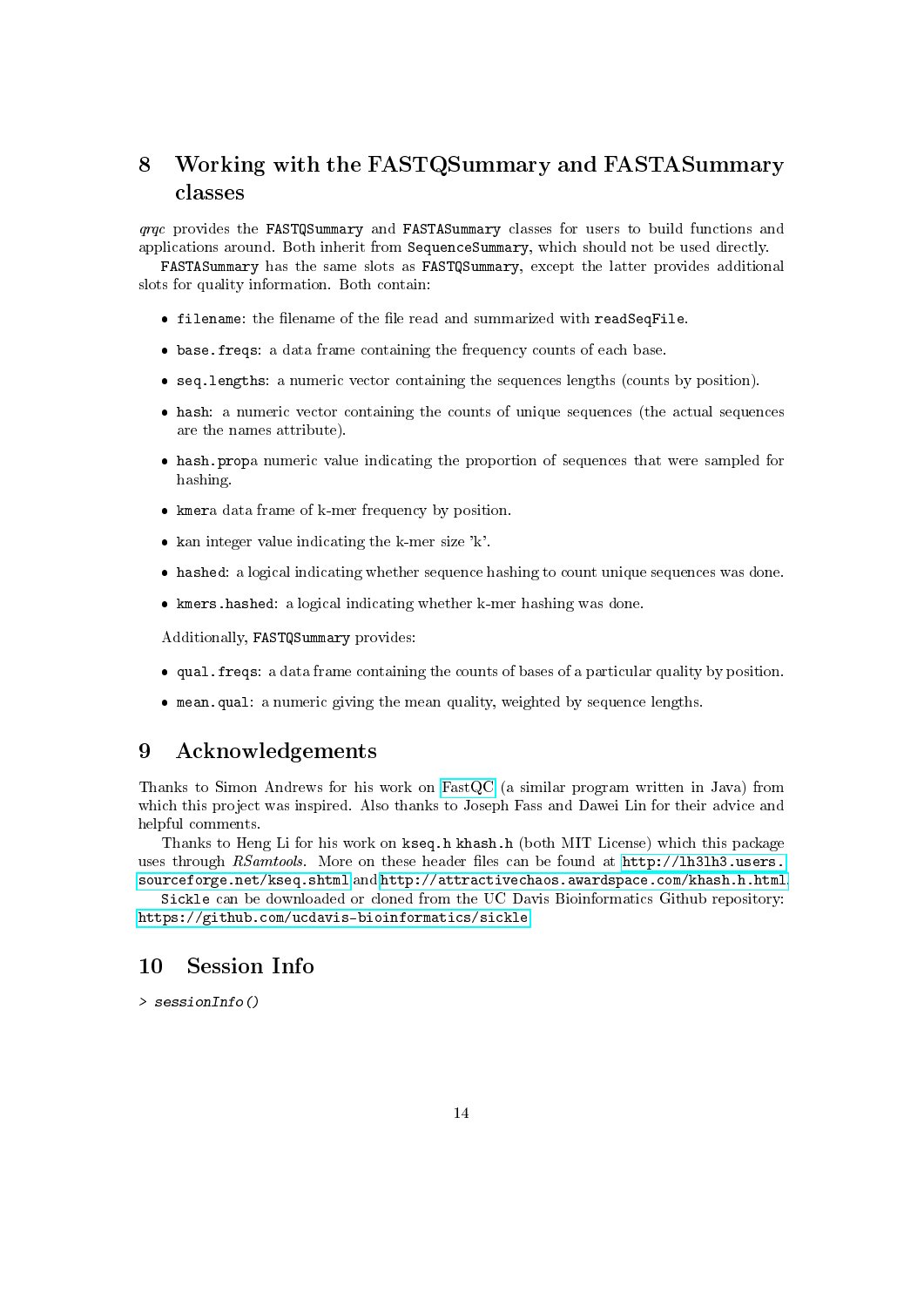```
R version 4.2.0 RC (2022-04-21 r82226)
Platform: x86_64-pc-linux-gnu (64-bit)
Running under: Ubuntu 20.04.4 LTS
Matrix products: default
BLAS: /home/biocbuild/bbs-3.16-bioc/R/lib/libRblas.so
LAPACK: /home/biocbuild/bbs-3.16-bioc/R/lib/libRlapack.so
locale:
 [1] LC_CTYPE=en_US.UTF-8 LC_NUMERIC=C
 [3] LC TIME=en GB LC COLLATE=C
 [5] LC_MONETARY=en_US.UTF-8 LC_MESSAGES=en_US.UTF-8
 [7] LC_PAPER=en_US.UTF-8 LC_NAME=C
 [9] LC ADDRESS=C LC TELEPHONE=C
[11] LC_MEASUREMENT=en_US.UTF-8 LC_IDENTIFICATION=C
attached base packages:
[1] stats4 stats graphics grDevices utils datasets methods
[8] base
other attached packages:
 [1] qrqc 1.51.0 testthat 3.1.4 xtable 1.8-4
 [4] brew_1.0-7 biovizBase_1.45.0 Biostrings_2.65.0
 [7] GenomeInfoDb_1.33.1 XVector_0.37.0 IRanges_2.31.0
[10] S4Vectors_0.35.0 BiocGenerics_0.43.0 ggplot2_3.3.5
[13] reshape_0.8.9
loaded via a namespace (and not attached):
  [1] colorspace_2.0-3 rjson_0.2.21
  [3] ellipsis_0.3.2 htmlTable_2.4.0<br>[5] GenomicRanges_1.49.0 base64enc 0.1-3
  [5] GenomicRanges<sub>1.49.0</sub>
  [7] dichromat_2.0-0 rstudioapi_0.13
 [9] farver_2.1.0 bit64_4.0.5
 [11] AnnotationDbi 1.59.0 fansi 1.0.3
 [13] xml2_1.3.3 splines_4.2.0
 [15] cachem_1.0.6 knitr_1.39
 [17] Formula_1.2-4 Rsamtools_2.13.0
 [19] cluster_2.1.3 dbplyr_2.1.1
 [21] png_0.1-7 compiler_4.2.0
 [23] httr_1.4.2 backports_1.4.1
 [25] assertthat 0.2.1 Matrix 1.4-1
 [27] fastmap 1.1.0 lazyeval 0.2.2
 [29] cli_3.3.0 htmltools_0.5.2
 [31] prettyunits_1.1.1 tools_4.2.0
 [33] gtable_0.3.0 glue_1.6.2
 [35] GenomeInfoDbData_1.2.8 dplyr_1.0.9
 [37] rappdirs_0.3.3 Rcpp_1.0.8.3
 [39] Biobase_2.57.0 vctrs_0.4.1
 [41] nlme_3.1-157 rtracklayer_1.57.0
```